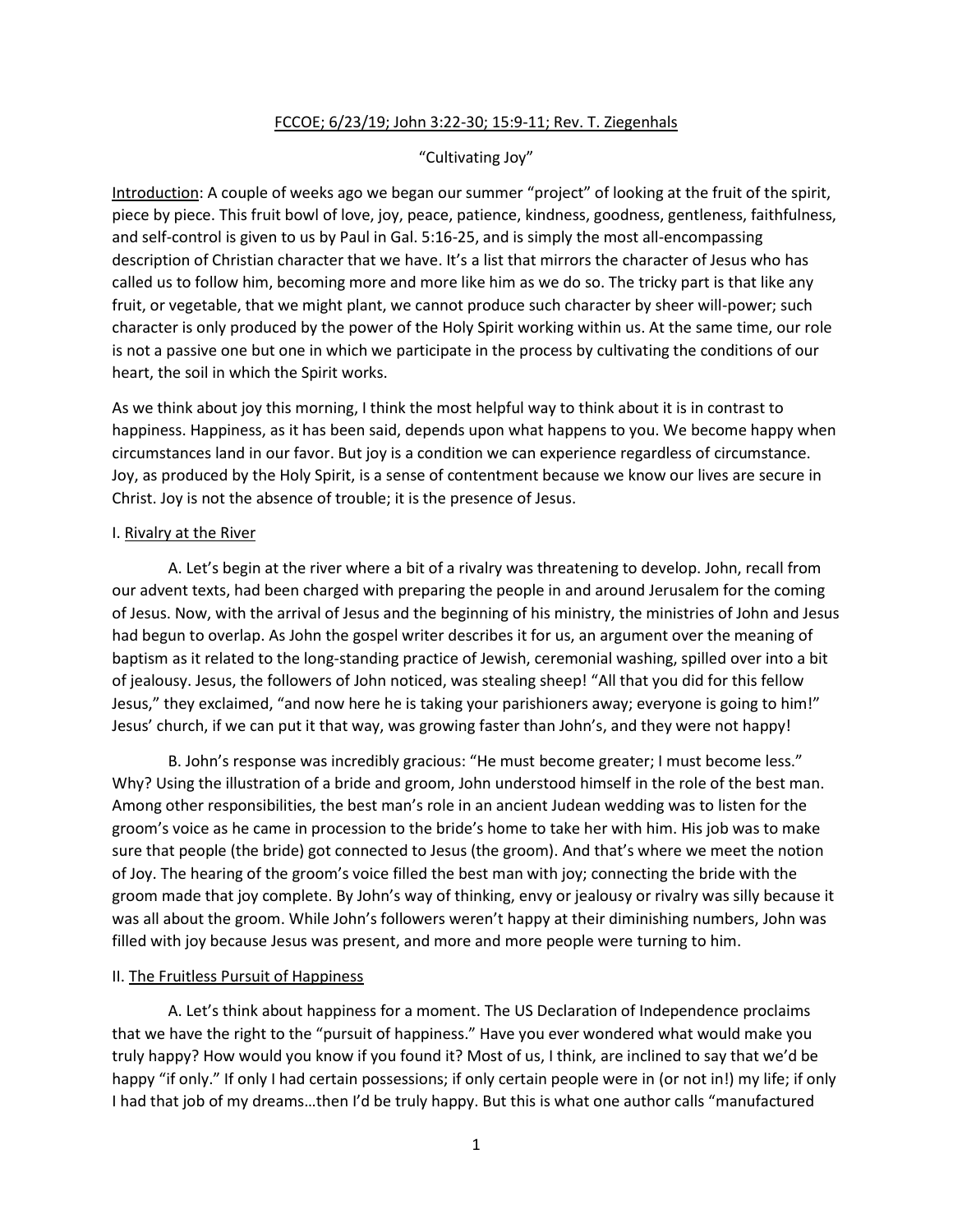joy," desires that are created by our culture that we're led to believe we need if we want to be happy. If allowed to grow, such desires can choke out true joy for if and when we get that thing or circumstance we thought we wanted or needed, we find that it's not all that satisfying, or that it's fleeting.

Illustration: David Brooks, in his recent book, *The Second Mountain*, reflects on the insufficiency of the pursuit of happiness. The subtitle of his book, *The Quest for a Moral Life*, could just as easily have been *The Quest for Joy.* In his book, Brooks observes that our lives often have a two-mountain shape. We get out of school, begin a career, start a family, and seek to make our mark in the world. As we climb this first mountain, as Brooks names it, we spend a lot of time analyzing our progress, keeping score, and trying to determine if we're achieving success, like being well thought of, having a nice home, a nice job, a nice family, nice vacations, nice food, nice friends, and so on.

But when we get to the top of that first mountain, and taste its success, we often find it unsatisfying. "Is that all there is?" we ask, and then we slowly begin to descend into a kind of valley. Others get knocked off that summit and into the valley by some kind of personal failure. Still others encounter some kind of tragedy or unexpected event that brings them down. Some people never make it out of the valley but for others, Brooks has found, it can be the making of them. They begin to elevate their desires and ascend a second mountain, one in which they start to pursue a deeper, more joy-filled life, goals that are greater than personal happiness, activities that move them from being self-centered to other-centered and from being a good consumer to one who is consumed by a good cause.

Brooks concludes: "If the first mountain is about building up the ego and defining the self, the second mountain is about shedding the ego and losing the self. If the first mountain is about acquisition, the second mountain is about contribution. If the first mountain is elitist—moving up—the second mountain is egalitarian—planting yourself amid those who need, and walking arm in arm with them" (p. xvi). Losing the self, contribution, walking arm in arm with those in need, this is all has to do with pursuing joy. So how do we get there? Especially if we find ourselves down in the valley, how do we cultivate the kind of contentment and joy that would begin to move us up that second mountain?

# III. Cultivating Joy

A. Such joy is cultivated as we do what John did—he waited on and listened for the voice of Jesus. And then he undoubtedly did what we hear Jesus call us to do if we want to experience his joy keeping his commands or putting what we hear into practice (3:29; 15:10-11). Don't miss that this is how Jesus himself experienced joy, by keeping the Father's commands and so remaining in his love. Jesus want us, as well, to experience such joy. It comes not when we live how we want to live, though that might seem to make us happy at the time. True joy arises when we live how God wants us to live. The weed of wanting to be our own authority, our own boss, needs to be identified and pulled wherever and whenever we see it.

B. Such joy is cultivated when we share Jesus with others. Again, going back to John the Baptist, although he was losing followers, he was growing in joy because he was introducing the life-changing love of Jesus to those who really needed it. John the gospel writer experienced the same thing as he writes in the opening of his first letter, "We proclaim to you what we have seen and heard, so that you may have fellowship with us. . . We write this to make our joy complete" (1 Jn. 1:3-4). There is nothing more joy producing than sharing the good news and seeing someone's life change as a result.